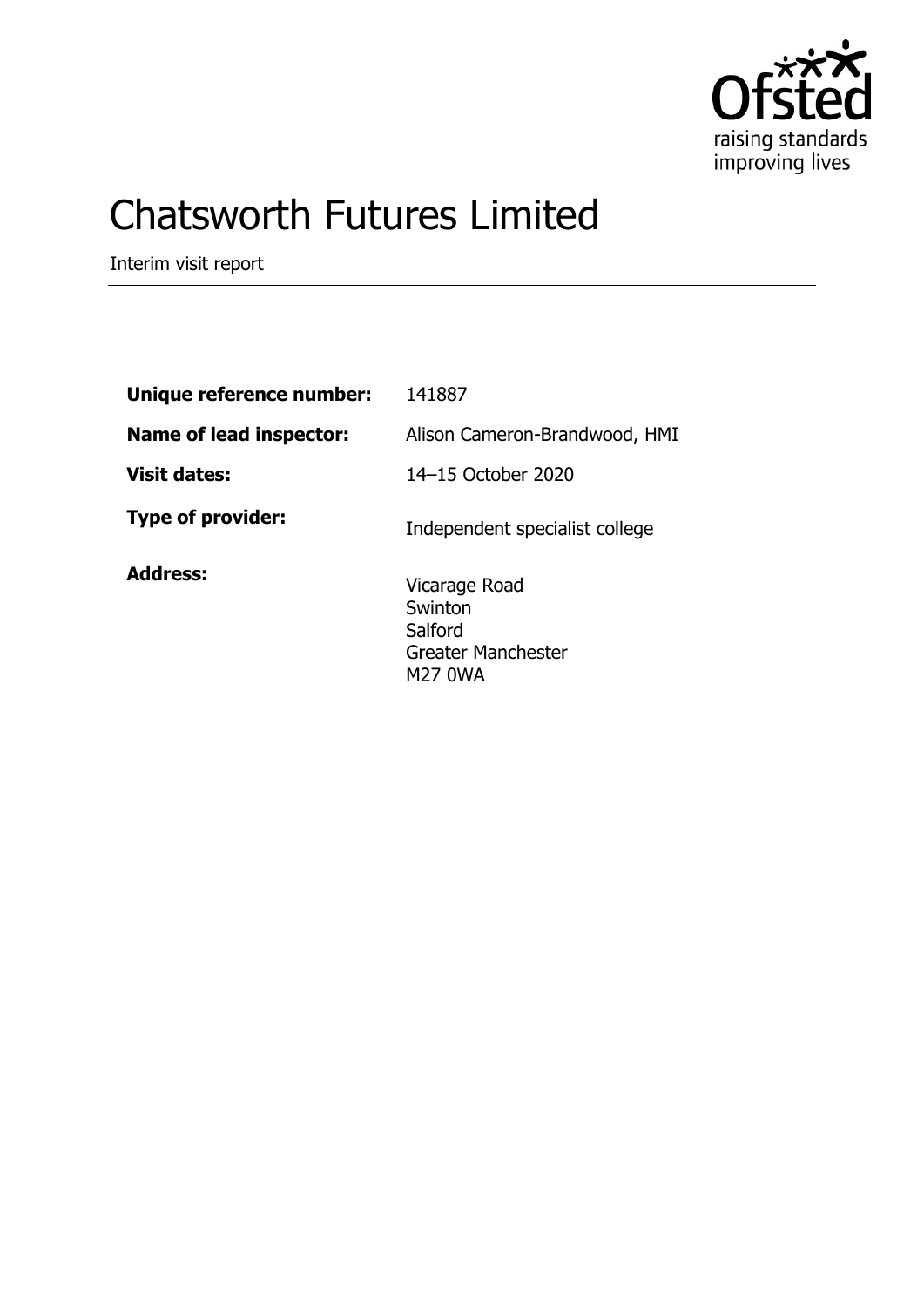

# **Interim visit**

## **Context and focus of visit**

On 17 March 2020, all routine inspections were suspended due to the COVID-19 (coronavirus) pandemic. As part of our phased return to routine inspections, we are carrying out '[interim visits](https://www.gov.uk/guidance/interim-phase-further-education-and-skills-providers#interim-visits)' to further education and skills providers. Interim visits are to help learners, parents, employers and government understand how providers are meeting the needs of learners and apprentices in this period, including learners with high needs and those with special educational needs and/or disabilities.

We intend to return to routine inspection in January 2021 but will keep the exact timing under review.

The focus of these visits is on the themes set out below and the findings are based on discussions with leaders, managers, staff and learners.

### **Information about the provider**

Chatsworth Futures Limited (Chatsworth Futures) joined Chatsworth Multi-Academy Trust in September 2018. The trust is made up of Chatsworth High School and Community College and Chatsworth Futures. The college moved to new premises in Swinton, Salford in September 2018. The premises were used previously as a primary school. Currently, the college is co-located with Chatsworth High School and Community College, and Chatsworth Engage. The college provides day provision for young people aged 19 to 25 who have high and very high special educational needs. All learners are funded as day placements. Students study on programmes that are at, or below, entry level. At the time of the interim visit, Chatsworth Futures had 25 learners on roll.

#### **What actions are leaders taking to ensure that they provide an appropriate curriculum that responds to the reasonable needs of learners and stakeholders and adapts to changed circumstances?**

Within two weeks of the COVID-19 restrictions, leaders put in place work for learners to complete at home. This included online and paper-based resources, dependent on learners' ability levels. Leaders developed a timetable that prioritised English, mathematics and information and communication technology. They continued to review the curriculum and introduced independent life skills in learners' homes as a further priority. Leaders added remote online sessions including circuit training, sensory art and music therapy to broaden the curriculum.

Leaders worked closely with the local authority and parents to identify which learners needed to attend the college. Four of the most vulnerable learners attended on a rota basis during the summer term. Leaders maintain regular contact with the local authority about learners' well-being and support needs. Leaders ensured that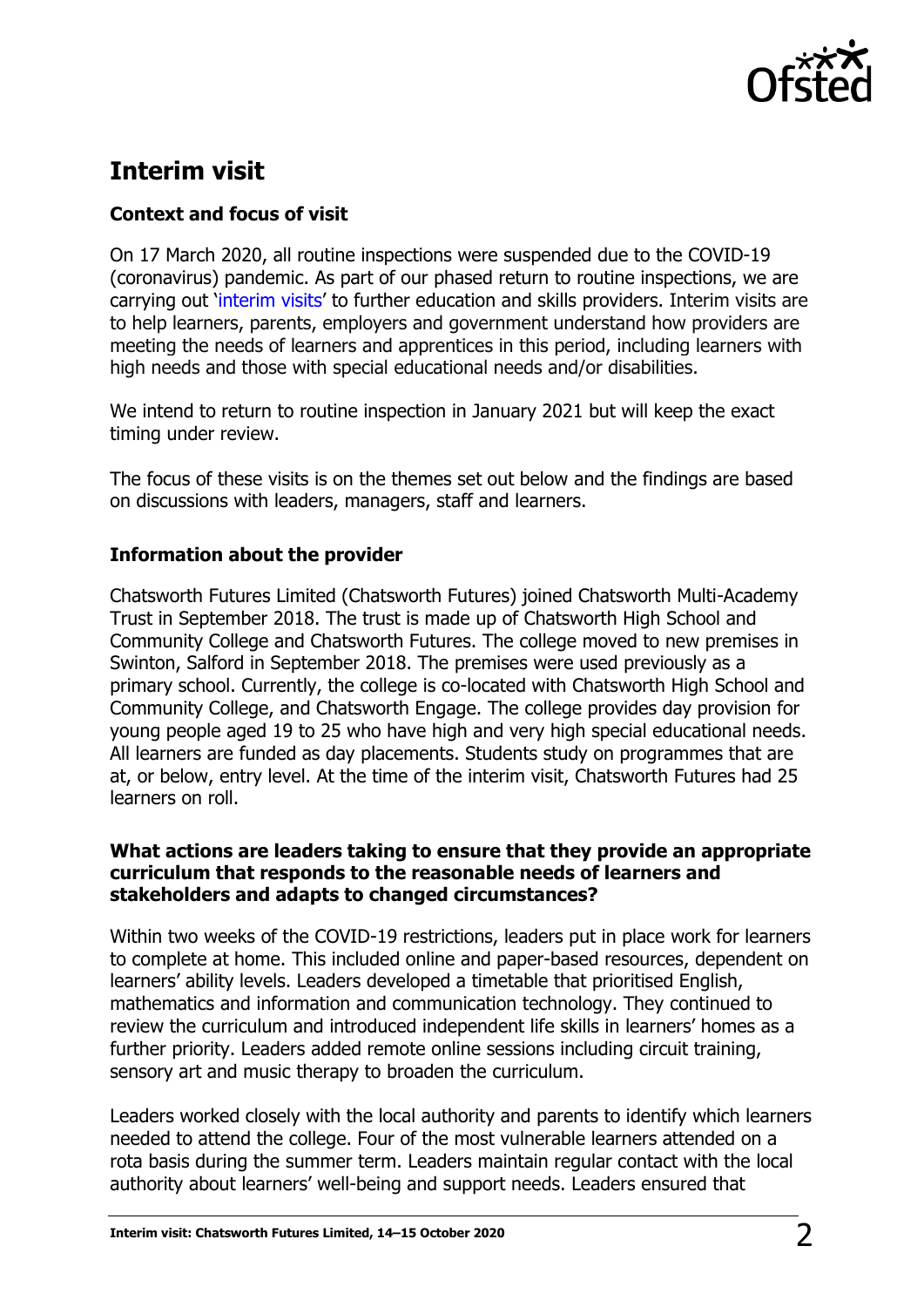

learners' education, health and care plan reviews continued to take place virtually and by telephone. Leaders put in place weekly contacts with parents to check on learners' well-being. Leaders say the use of virtual online meetings with parents has been a positive development.

Leaders provided tablet computers to learners who did not have access to digital devices at home. They identified that a barrier to learners accessing learning online was the digital literacy levels of parents. Leaders provided telephone support for parents to help them develop their computer skills.

Learners described how they developed their independent living skills whilst at home, including making Hunter's chicken and cheese on toast. Parents told us how learners can now strip and remake a bed. Parents report that their children are much happier now they are back in college.

Leaders told us that most learners rely on local authority transport to get to college, which can be cancelled at short notice. This is a key challenge in keeping learners attending college regularly.

#### **What steps are leaders, managers and staff taking to ensure that the approaches used for building knowledge and skills are appropriate to meet the reasonable needs of learners?**

Learners' timetables and the curriculum have been modified to meet learners' needs. Currently, learners are taught and supported by a core group of teachers and staff. Teachers adapt subjects to meet COVID-19 restrictions. For example, travel training is now conducted locally as a stand-alone activity. Leaders say that learners' access to work experience is limited and enrichment activities are reduced. They are working on plans to increase these aspects of the curriculum. Learners told us how they much prefer being back in college where they can see their friends, but miss going on trips and mixing with other groups.

Teachers identify gaps in learners' knowledge and skills through assessment of learners' starting points and observations. Key gaps include social interaction and behaviour. Staff use this information to move learners onto the correct pathway and create behaviour plans.

Teachers describe how they focus on developing learners' independence. They reduce the levels of support they give to learners when carrying out tasks such as making drinks. Teachers say that this has led to learners becoming more independent.

Leaders visit lessons and share the best practice with staff. They told us how staff confidence and their use of technology have grown. Staff enhance their teaching by using interactive electronic presentations, visual timers and specialist applications that produce symbols to aid communication with learners.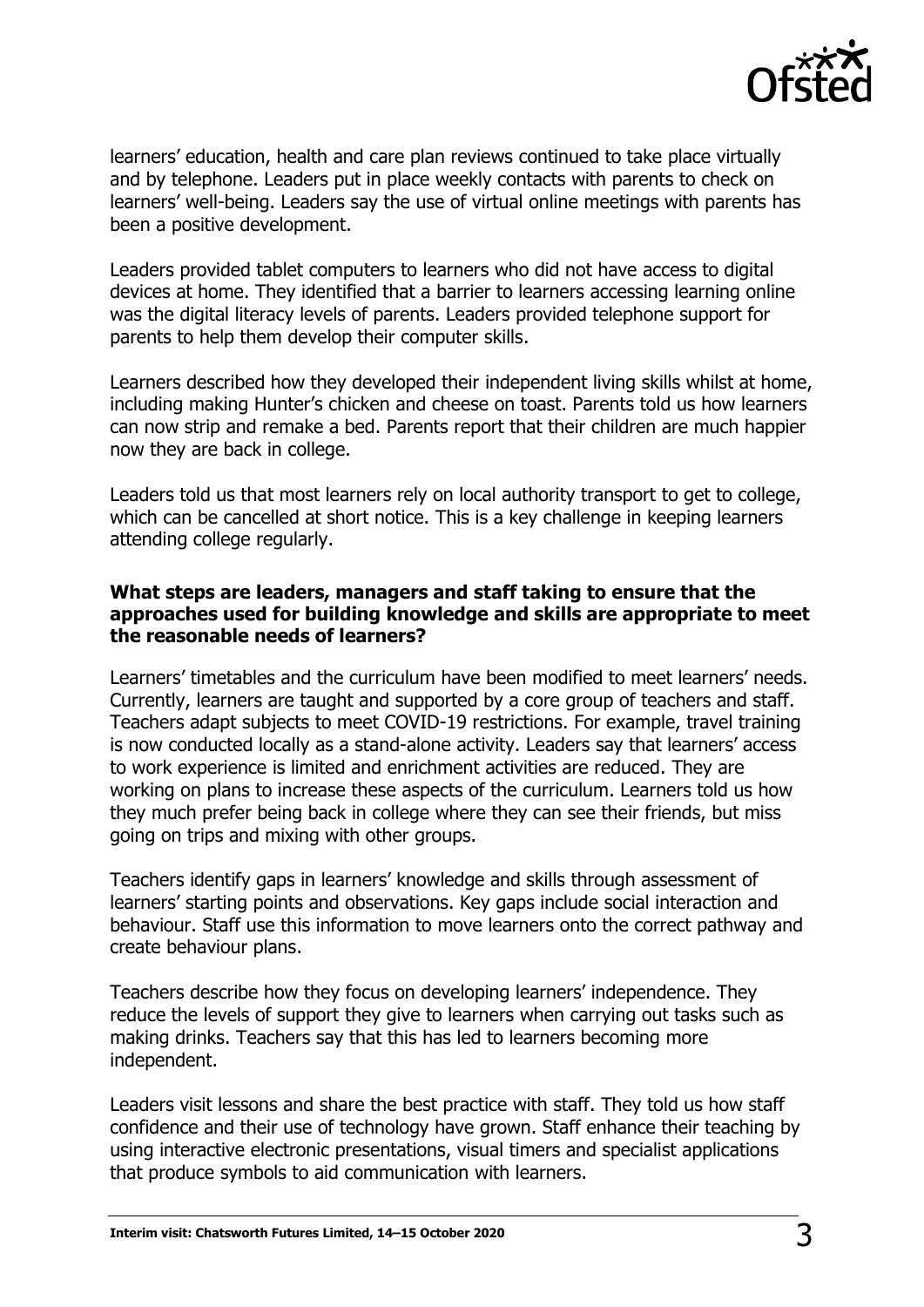

Transition arrangements for new learners continued over the summer. Teachers liaised with staff from the learners' previous schools. They conducted formal assessments and held virtual discussions with parents/carers online. Parents told us how learners benefited from on-site visits and online meetings with their teaching assistants before they started.

#### **How are leaders ensuring that learners are safe and well informed about potential risks, including from online sources?**

Leaders work collaboratively with the local authority and parents to identify safeguarding risks for learners. Leaders described the extra support which they are providing for vulnerable learners. They are providing extra support because interventions from external agencies, such as health professionals, and behaviour support services, have reduced during the pandemic. They support parents to implement behavioural support programmes at home.

Learners know how to keep themselves safe at college. They told us why they wear masks and how they wash their hands to stop the spread of germs. Teachers use videos and pictoral prompts to reinforce correct handwashing. Staff receive training in the revised procedures for carrying out personal care.

Learners know who to tell if they feel unsafe. Teachers told us about the training which learners receive to keep them safe online, including themes such as identity theft and bullying. Learners know what to do if they are contacted by a stranger online, for example the actions they need to take if they are asked for their personal details.